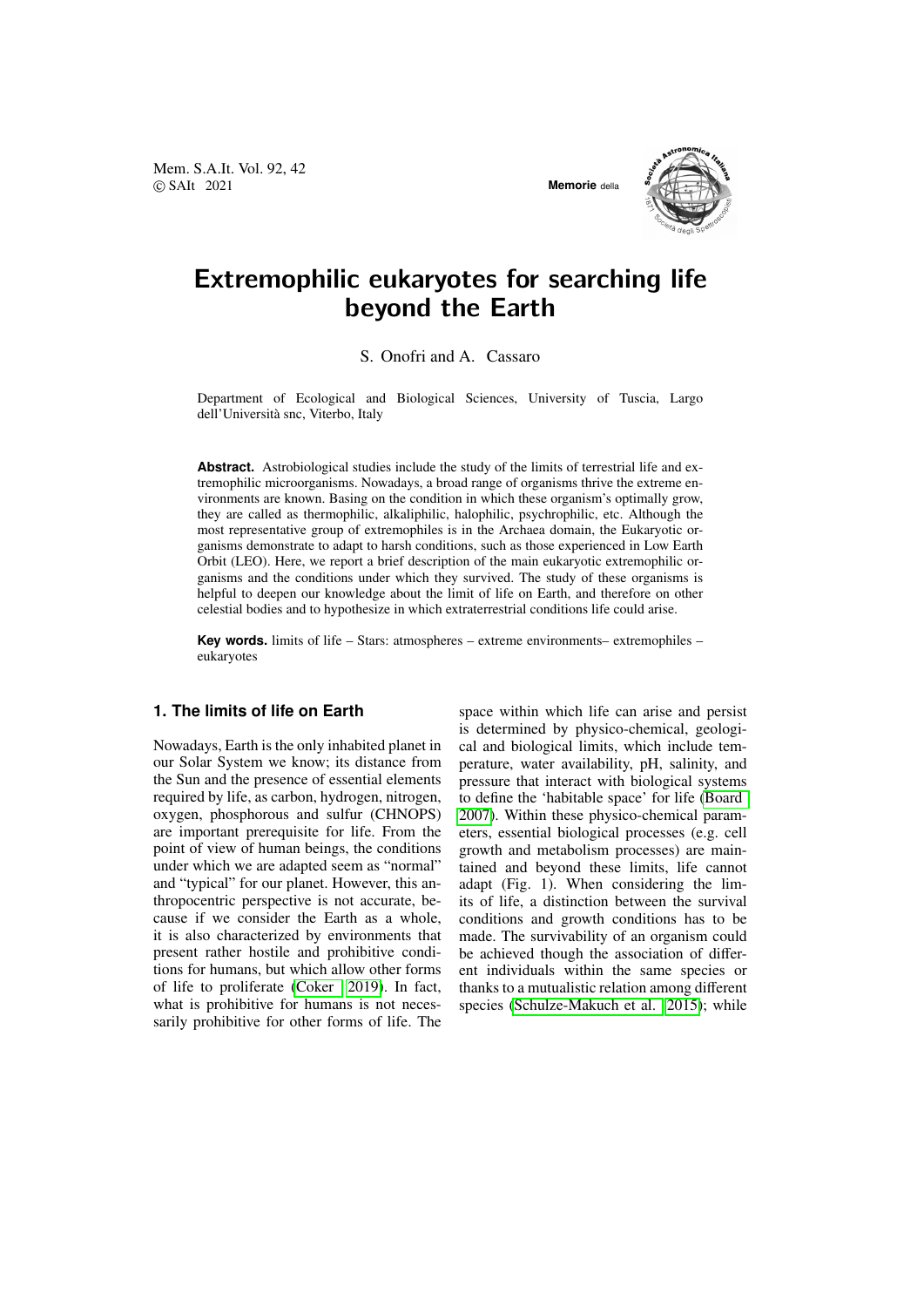

Fig. 1. Examples of physical and chemical extremes critical for complex life.

the growth limits are related to a single individual and to its ability to complete a lifecycle [\(Clarke 2014\)](#page-5-2). On Earth, a multitude of extreme environments were discovered, where extreme includes temperature variations, radiation, depletion of oxygen, pH values, salinity, desiccation and pressure. In these habitats, conditions lie outside the "normal" range in which organisms live [\(Oarga 2009\)](#page-5-3) and are completely inhospitable to complex organisms. The discovery of terrestrial extreme environments and the inhabiting organisms have increased the possibility to search for life beyond Earth.

#### **2. Life under extreme conditions**

Within the above-mentioned extreme parameters, life may assume a wide variety of forms, mainly dominated by microorganisms. Microorganisms are the most popular individuals found at the edge of the limit of life, because, when the conditions become extreme, a complex multicellular organism is hardly able to modify its complex biochemistry. As you get closer to the limits of life, as there is a decrease in diversity, due to the difficulty to have sufficient energy to cope with different extreme parameters. Organisms that inhabit extreme environments are distinguished into two broad categories: organisms which are easily adapted to extremes (extremotolerant) and organisms that not merely resist to extreme, but require one or more extreme conditions to survive (extremophiles) [\(Cavicchioli 2002\)](#page-5-4). Extremophiles were described for the first time by Kristjansson and Hreggvidsson (1995) as organisms that thrive beyond 'normal' environmental parameters (temperatures between 4 and 40°C, pH values between 5 and 8.5, etc.), in conditions that are harmful for the majority of life on Earth [\(Oarga 2009;](#page-5-3) [Gupta et al.](#page-5-5)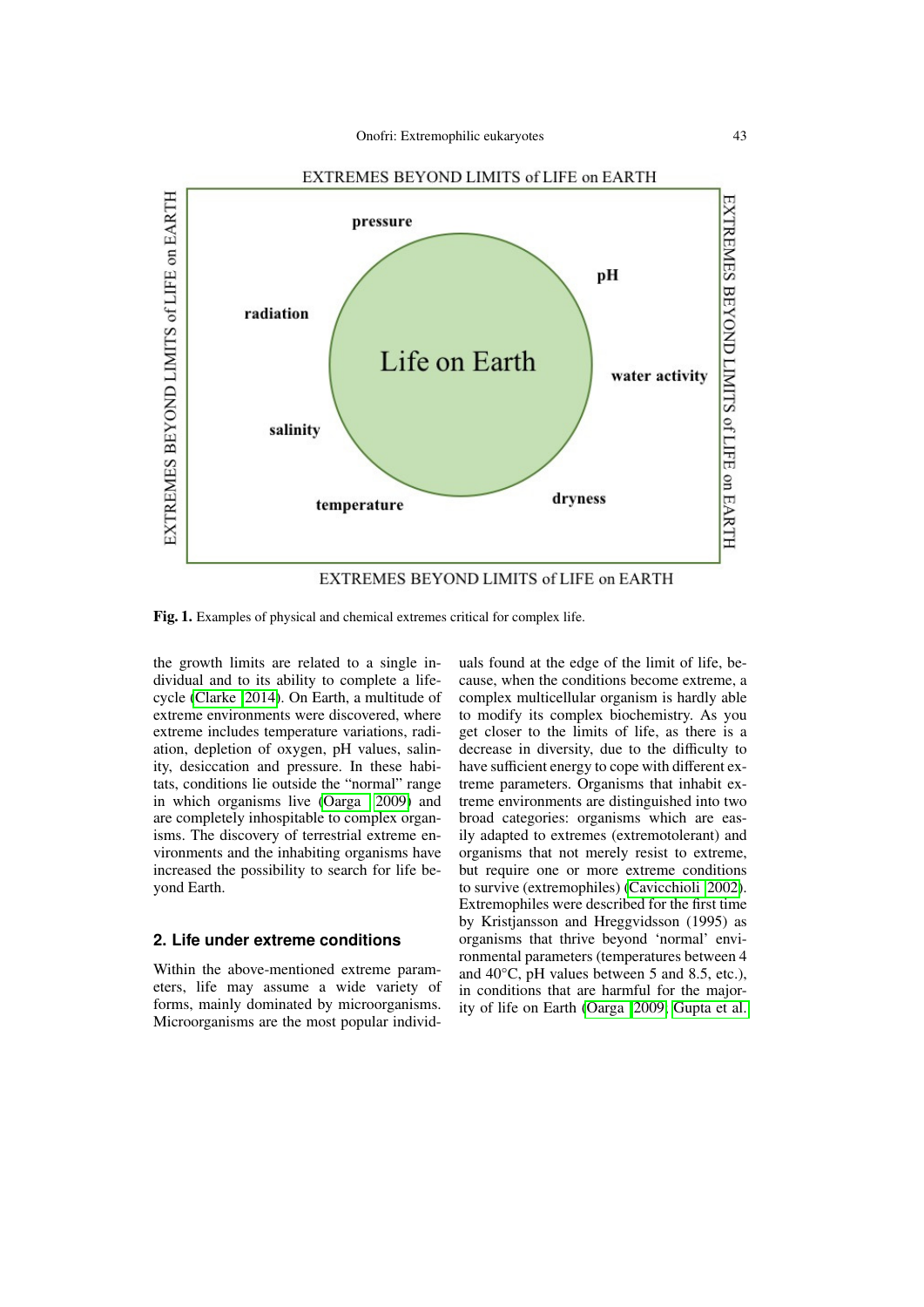[2014\)](#page-5-5). These organisms could be categorized according to the different physico-chemical extreme in which they live [\(Rampelotto 2013\)](#page-6-1). Many organisms live in high or very hightemperatures, such as hot springs (e.g., in the Yellowstone National Park, USA) or deepsea hydrothermal vents. We may define thermophiles, organisms which need to growth in a temperature range between 45 and 80 °C; and hyperthermophiles, organisms that need temperature above 80 °C to growth. Otherwise, there are organisms that are adapted to low temperatures since about 20 percent of Earth hosts ice and about 70 percent of Earth is covered by oceans at temperature of 4 °C. These cold-adapted organisms are named psychrophiles, with optimal growth below  $15\text{ °C}$ [\(Gupta et al. 2014\)](#page-5-5). In this category, we could also distinguish cold-tolerant (psycrotolerant) that are able to growth below 15  $\degree$ C. Lastly, mesophiles are organisms that can grow between about 15 and 45 °C. Organisms that exhibit an affinity with different pH values are divided into acidophiles, requiring pH value below 3 and alkalophiles, requiring pH value of 9. In addition, barophiles are organisms which grow in high-pressure environments. On Earth a variety of habitats are characterized by ions concentrations and the organisms that inhabit them are define halophiles [\(Rampelotto 2013\)](#page-6-1). The organisms which have adapted grow in dry conditions or in the presence scarce water availability, are considered to be xerophiles; while organisms highly resistant to high levels of ionizing and ultraviolet radiation are called radiotolerant or radiophiles [\(Oarga 2009\)](#page-5-3). Finally, endolithic organisms show their ability to growth within rock or within mineral grains [\(Gupta et al. 2014\)](#page-5-5). Although extremophilic organisms can be divided into different categories, sometimes they cannot tolerate only one of these parameters, but several at the same time, and can therefore be defined as "polyextremophiles".

## **3. Organisms inhabited the extreme environments**

Extremophilic organisms include individual from all life domains (i.e., Bacteria, Archaea and Eukarya, [\(Rothschild & Mancinelli](#page-6-2) [2001\)](#page-6-2)). Archaea is the dominant group to inhabiting extreme environments [\(Cavicchioli](#page-5-4) [2002\)](#page-5-4); have been found hyperthermophilic, acidophilic, alkaliphilic, and halophilic Archaea. For example, *Methanopyrus kandleri* is able to tolerate and grow at 122 °C [\(Rampelotto 2013\)](#page-6-1), while *Geogemma barossii* strain 121 is able to grow and reproduce to 121 °C and also to maintain its viability for 2 hours at 130 °C [\(Ventura et](#page-6-3) [al. 2019\)](#page-6-3). The archeon *Pyrolobus fumarii* is able to grow up to  $113$  °C [\(Bloch et al.](#page-5-6) [1997\)](#page-5-6); otherwise, *Haloquadratum walsbyi* has been found in halophilic environments. Some Bacteria, as *Desulforidis audaxviator*, use radiation from uranite for its metabolic pathways. The bacterium *Deinococcus radiodurans* has shown its ability to survive to ionizing radiation (up to 20 kGy of gamma radiation) and UV radiation (doses up to 1,000 Jm2) [\(Battista 1997\)](#page-5-7). Among Bacteria, cyanobacteria are the most adapted group [\(Rampelotto 2013\)](#page-6-1). These organisms may develop in hypersaline and alkaline lakes, high metal concentrations and tolerate xerophilic conditions. In addition, cyanobacteria are part of endolithic communities in desert regions, such as McMurdo Dry Valleys (Antarctica). For example, cyanobacteria belonging to the genus *Chroococcidiopsis* thrive in extremely arid environments such as the Dry Valleys or the driest areas of the Atacama Desert in Chile [\(Friedmann 1970;](#page-5-8) [Warren-Rhodes](#page-6-4) [et al. 2006\)](#page-6-4). To date, it is known that this organism may survive for few minutes to Mars-like UV flux in de-hydrated conditions [\(Cockell et al. 2005\)](#page-5-9), up to 15 kGy of ionizing radiation [\(Billi et al. 2000\)](#page-5-10), and dried biofilms of *Chroococcidiopsis* cells survived in Low Earth Orbit conditions (vacuum, temperatures extreme, radiation, etc., [\(Billi et al. 2019\)](#page-5-11)). In addition, among eukaryotes, fungi (alone or in symbiosis with cyanobacteria or algae) are the most versatile. In this work, we focus on Eukaryotic extremophiles.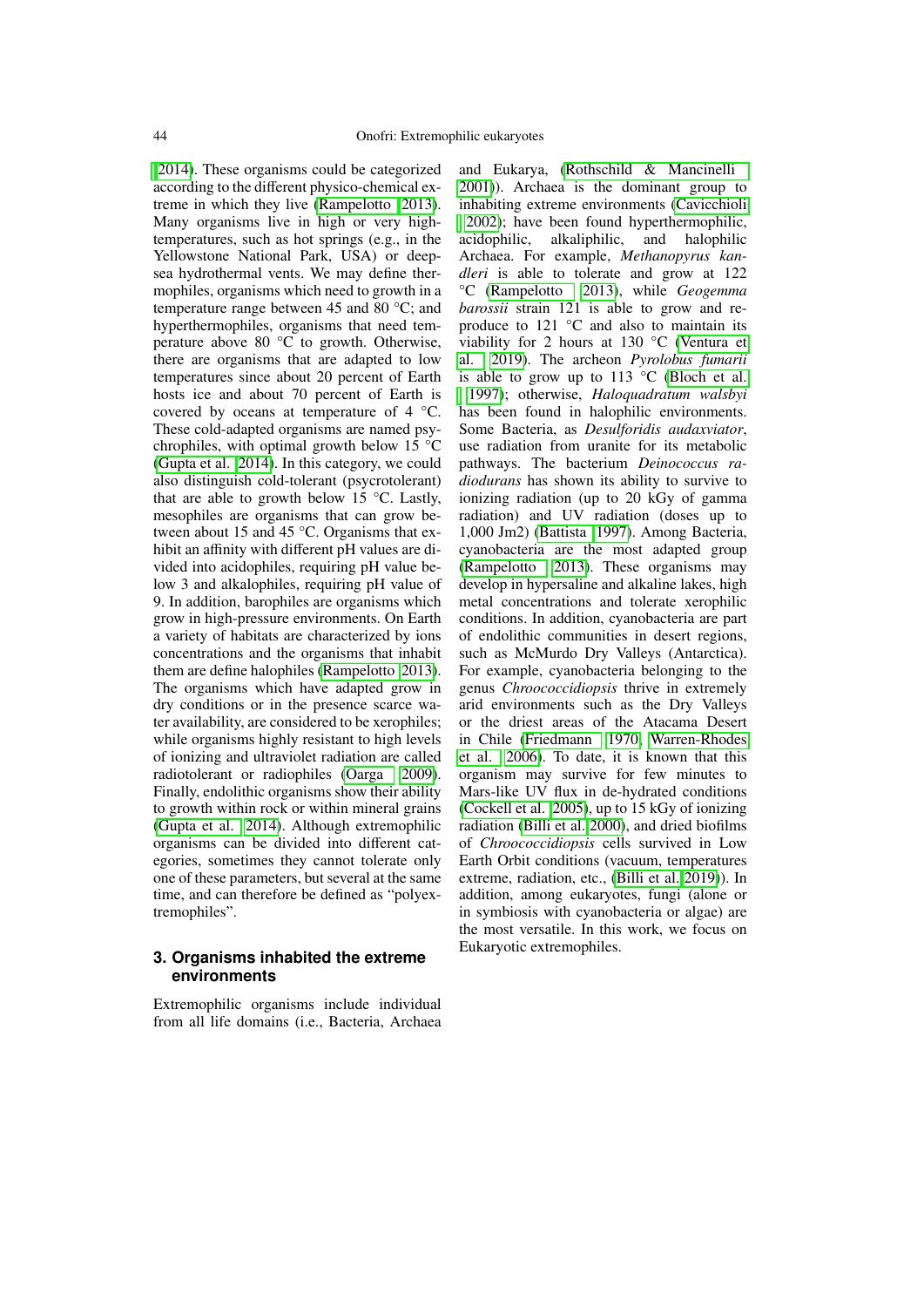#### **4. Eukaryotic extremophiles**

Many microbial eukaryotes are known as very resistant extremophilic or extremotolerant organisms. Eukaryotic microbial life may be found actively growing in almost any extreme condition, where there is a sufficient energy source to sustain it, with the exception of very high temperatures. Among extremophilic and extremotolerant microbial eukaryotic organisms, we can identify different groups, such as Algae, Plants, Metazoa and Fungi (Fig. 2). The thermo-acidophilic photosynthetic unicellular red algae of the *Cyanidiales* [\(Doemel](#page-5-12) [& Brock 1970;](#page-5-12) [Rothschild & Mancinelli](#page-6-2) [2001\)](#page-6-2) and some individual of the green algae, are photosynthetic organisms mainly found in acidic waters with pH values below 4. In addition, *Cyanidiales* shown a higher temperature limit of 56 °C, while green algae below 42 °C. *Cyanidiaceae* may resist in pure  $CO<sub>2</sub>$  (Seckbach et al., 1970) and in high concentrations of heavy metals [\(Albertano&](#page-5-13) [Pinto 1986\)](#page-5-13) and extreme salinity [\(Gross et](#page-5-14) [al. 2002\)](#page-5-14). *Chlorosarcinopsis*, *Palmellopsis*, *Bracterococcus* green algae are representative of psycrophilic organisms [\(Vincent et](#page-6-5) [al. 2004\)](#page-6-5); for examples, the green alga *Chlamydomonas* nivalis is able to grow at 0 °C. In some cases, to resist against UVradiation damages, chlorophytes may associate with cyanobacteria inside microbial mats in order to exploit cyanobacterial UV-screening compounds [\(Vincent et al. 2004\)](#page-6-5). *Dunaliella parva* and *Dunaliella viridis* are halopilic green algae, found in the Dead Sea [\(Oren](#page-6-6)

[1999\)](#page-6-6). In addition, acidophilic green algae are found among the genus *Dunaliella* (i.e., *Dunaliella acidophila*) [\(Pick 1998\)](#page-6-7). Similarly, *Chlamydomonas acidophila* populates extremely acidic lakes, but also the highly acidic Rio Tinto river [\(Messerli et al. 2005\)](#page-5-15). The green alga *Dunaliella bardawil* shown a high amount of beta-carotene, which may be useful against excessive radiation. Regarding plant species, *Thellungiella halophila* could be classified as a salt tolerant brassicacean, used as model system to investigate salt and desiccation stressors [\(Bressan et al. 2001;](#page-5-16) [Inan et al.](#page-5-17) [2004\)](#page-5-17). In addition, one of the best models for



Fig. 2. Graphic representation of the main eukaryotic extremophile's groups.

desiccation tolerance is *Craterostigma plantagineum* (Linderniaceae) [\(Bartels & Sunkar](#page-5-18) [2005;](#page-5-18) [Bartels & Salamini 2001\)](#page-5-19). A large variety of metazoa have been found in extreme environments, characterized by high temperature and pressure, high salinity, and desiccation [\(Weber et al. 2007\)](#page-6-8). Among metazoa, Tardigrades are the most utilized as test organisms in astrobiological studies. These organisms may tolerate extreme desiccation conditions, assuming a stress-resistant "tun"-state, in which they may survive temperature below 0 °C and up to 150 °C. Another important group is represented by fungi. Among fungi, the so-called "black yeasts", are considered as one of the most resistant categories. The term black fungi indicate the presence of a thick cell wall mainly composed of melanin pigments. These dark-brown pigments could be used by these organisms as protection against radiation, high temperatures and high concentration of heavy metals, desiccation and cytotoxic radicals [\(Butler & Day 1998;](#page-5-20) [Wheeler & Bell](#page-6-9) [1988\)](#page-6-9). Black fungi are able to thrive different extreme conditions. The black fungi *Hortaea werneckii* and *Hortaea acidophila* have been isolated from a suspension at pH 0.6 containing humic and fulvic acids [\(Holker et al. 2004\)](#page-5-21). *H. werneckii* is able to survive up to 30 percent of salt concentration and is often isolated from hypersaline waters (i.e., solar salterns, [\(Gunde-Cimerman et al. 2000\)](#page-5-22)). Acidomyces acidophilus is a polyextremophilic black fungus able to thrive in high salinity [\(Selbamann](#page-6-10) [et al. 2008\)](#page-6-10) and in low pH environments. The filamentous black fungus *Alternaria alternata*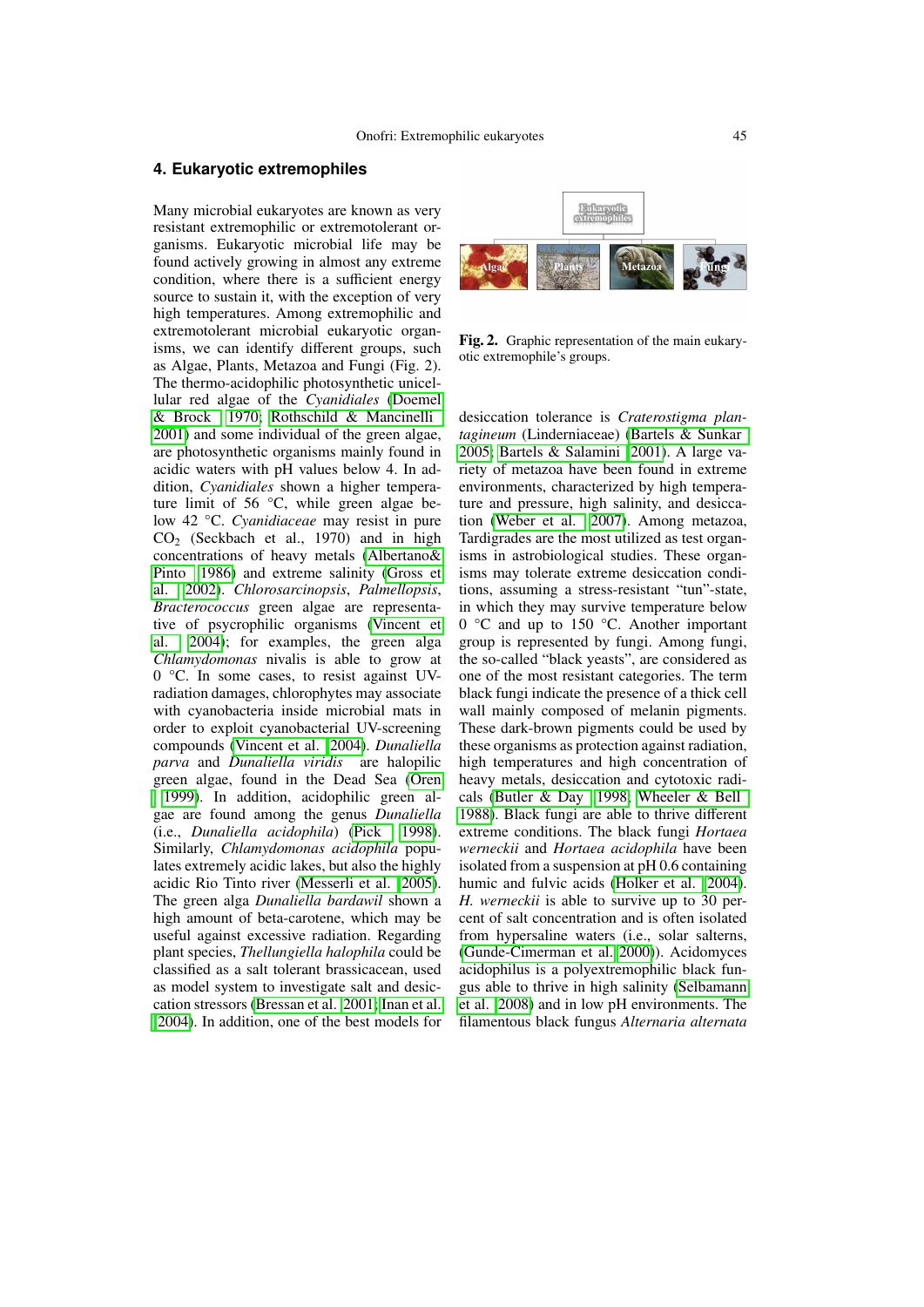is known to grow in highly radioactive environments [\(Mironenko et al. 2000\)](#page-5-23). Likewise, *Aspergillus versicolor* and *Cladosporium cladosporoides* species shown their ability to growth in direction of ionizing radiation sources [\(Zhdanova et al. 2004\)](#page-6-11). *Aspergillus sydowii* isolated from 5000 meters-depth in the Central Indian Basin, possess spores able to germinate at 500 bar pressure [\(Raghukumar](#page-6-12) [et al. 2004\)](#page-6-12). Recently, *Cryomyces antarcticus* and *C. minteri* species have been isolated from McMurdo Dry Valleys (Antarctica) sandstones. These organisms could be defined as polyextremophiles, because of their extraordinary resistance against a wide range of stressors, such as high salt concentration (up to 24 percent NaCl) [\(Onofri et al. 2007\)](#page-6-13), repeated freezing and thawing cycles (-20/+20 °C) and to high temperatures (90 °C for 1 hour) [\(Onofri et al. 2008\)](#page-5-24) and resisted 18 months in space and Martian-like conditions on the International Space Station [\(Onofri et](#page-5-25) [al. 2012,](#page-5-25) [2015\)](#page-6-14). In particular, the black fungus *C. antarcticus* survived up to 56 kGy of gamma rays (60Co, [\(Pacelli et al. 2017\)](#page-6-15)), accelerated iron and helium ions up to 1000 Gy [\(Pacelli et al. 2020;](#page-6-16) [Aureli et al. 2020\)](#page-5-26) and to X-ray conditions up to a dose of 0.3 Gy [\(Pacelli](#page-6-15) [et al. 2017\)](#page-6-15). However, the black fungi are not the only extremophilic fungi. *Acremonium* and *Chrysosporium spp.* have been isolated from alkaline soils of two limestone caves in Japan. *Aspergillus ustus* is considered a xerophilic fungus, which can grow at low water availability.

# **5. The importance to study the limits of life and the extreme environments: an astrobiological point of view**

Investigating the limits of life and studying the extreme environments has become an important area of astrobiological research. First of all, the study of the limits of life on Earth allows to compare conditions experienced elsewhere in our Solar System with terrestrial conditions, trying to answer the question if there are terrestrial-like conditions suitable for life on other celestial bodies. Furthermore, the study of extreme environments and the inhabiting microorganisms is strictly related to the limits of life. Over the last few years, the study of extremophiles provided new discoveries which allow to answer in a different way to the question: "What is life and what are the limits of life"? These discoveries allow to understand the conditions required for the origin and evolution of life on early Earth and elsewhere in our Solar System. Extremophilic microorganisms may use different adaptation mechanisms to survive prohibitive conditions of extreme environments which provide a unique perspective on the fundamental characteristics of biological processes. Although the exact adopted strategies are not entirely clarified, it is well known that these organisms have evolved specific macromolecules, such as enzymes and lipids capable of non-denaturation or degradation under temperature variations, pH, high salinity or pressure. In this context, extremophiles may be useful as test or model organisms to investigate the existence of life on other planets. For examples, eukaryotic microorganisms isolated from Antarctic cryptoendolithic microbial community, such as black fungi, were used as test organisms in astrobiological related studies [\(Onofri et al.](#page-6-13) [2007\)](#page-6-13) to test the survivability of organisms after exposure to space and Mars-like conditions in space [\(Onofri et al. 2012,](#page-5-25) [2015,](#page-6-14) [2019\)](#page-6-17). In addition, the green alga *Sphaerocystis* sp. CCCryo 101-99 and the lichens *Circinaria gyros*a and *Buellia frigida*, were selected as organisms to expose in Low Earth Orbit outside the International Space Station (ISS) [\(De Vera](#page-5-27) [et al. 2019\)](#page-5-27). Microorganisms discovered in ice core of the subglacial Lake Vostok (Antarctica) may be utilized as tests for the search of life on the Jupiter's moon Europa. Likewise, hyperthermophilic microorganisms isolated in hot springs, hydrothermal vents and volcanic sites, both in terrestrial either marine habitats may simulate hypothetical life forms existing in other celestial bodies. Nowadays, one of the main focus of space agencies is Mars exploration, since it is thought that it may hosts or hosted suitable conditions for life; in its early stage was characterized by a warmer and wetter environment probably compatible for life as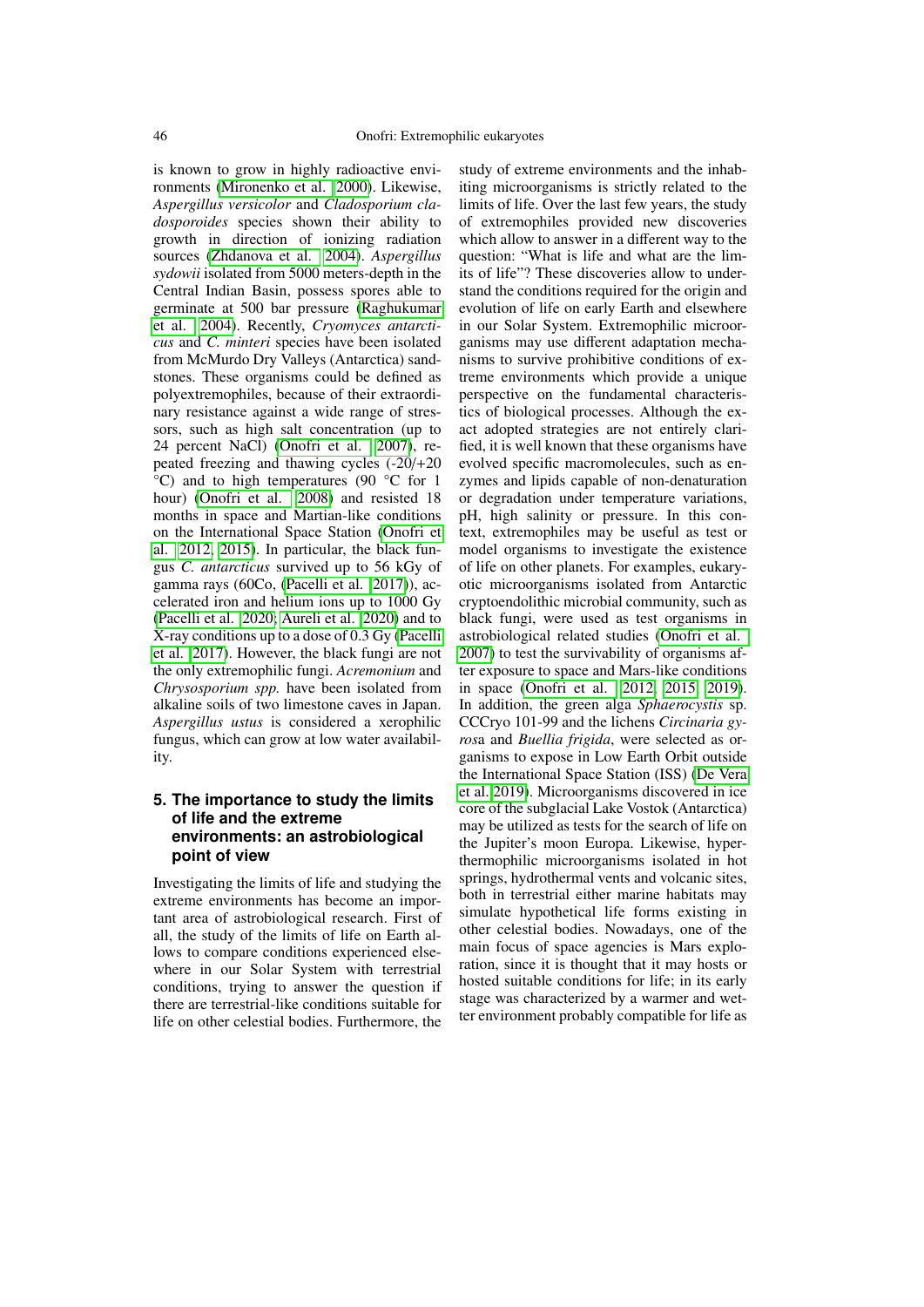we know it. In this context, the study of endolithic organisms could provide support for the upcoming space exploration missions finalized to life-detection on Martian subsurface, because hypothetic organisms could find refuge in the subsurface, similarly to what occurs in hot and cold deserts on Earth.

## **6. Conclusions**

Eukaryotic organisms are considered as one of the best organisms able to thrive the extreme conditions of some terrestrial habitats. Although there are few studies about adaptations mechanisms in extreme conditions of microbial eukaryotes, ground-based astrobiological studies demonstrated that these organisms could be utilized i) as test organisms for the search of life elsewhere in our Solar System and to ii) expand our knowledge about the limits of life. In addition, deepening knowledge about eukaryotic extremophiles could be useful i) to shed light on the stress responses and possible defense mechanisms in other eukaryotic cells including human cells and ii) to understand how extraterrestrial life may survive to space travel, iii) to treat the planetary protection issue.

*Acknowledgements.* The author kindly thanks the Italian Space Agency (ASI) to organize the 1*st* Italian workshop on astrobiology and to realize this contribute collections as a starting point for future discussions. Author would also to acknowledge all the participants to the workshop section on "Extremophiles and extreme environments" and the ASI grant (ASI N. 2019-3-U.0, Life in Space).

## **References**

- <span id="page-5-13"></span>Albertano, P. & Pinto, G. & Pinto, G. 1986, Boll. Soc. Natur. Napoli, 95, 319-328.
- <span id="page-5-26"></span>Aureli, L. et al. 2020, Life, 10(12), 306.
- <span id="page-5-1"></span>Board, S. S 2002, National Academies Press.
- <span id="page-5-19"></span>Bartels, D. & Salamini, F 2001, Plant Physiology, 127(4), 1346-1353.
- <span id="page-5-18"></span>Bartels, D. & Sunkar, R 2005, Critical reviews in plant sciences, 24(1), 23-58.
- <span id="page-5-7"></span>Battista, J. R. 1997, Annual review of microbiology, 51(1), 203-224.
- <span id="page-5-10"></span>Billi, D. et al. 2000, Applied and environmental microbiology, 66(4), 1489-1492.
- <span id="page-5-11"></span>Billi, D. et al. 2019, Astrobiology, 19(2), 158- 169.
- <span id="page-5-6"></span>Bloch, E. et al. 1997, Extremophiles, 1(1), 14- 21.
- <span id="page-5-16"></span>Bressan, R. et al 1996, Plant physiology, 127(4), 1354-1360.
- <span id="page-5-20"></span>Butler, M.J. & Day, A.W 1998, Canadian Journal of Microbiology, 44(12), 1115- 1136.
- <span id="page-5-4"></span>Cavicchioli, R. 2002, Astrobiology, 2(3), 281- 292.
- <span id="page-5-2"></span>Clarke, A. 2002, International Journal of Astrobiology, 13(2), 141-154.
- <span id="page-5-9"></span>Cockell, C. et al. 2005, Astrobiology, 5(2), 127-140.
- <span id="page-5-0"></span>Coker, J.A. 2019, F1000Research, 8.
- <span id="page-5-27"></span>De Vera, J.P. et al. 2019, Astrobiology, 19(2), 145-157.
- <span id="page-5-12"></span>Doemel, W.N. & Brock, T.D. 1970, Cyanidium caldarium. Archiv für Mikrobiologie, 72(4), 326-332.
- <span id="page-5-8"></span>Friedmann, I. 1970, Limits of life (pp. 33-45). Springer, Dordrecht.
- <span id="page-5-14"></span>Gross, W. et al. 2002, European Journal of Phycology, 37(3), 477-482.
- <span id="page-5-22"></span>Gunde-Cimerman, N. et al. 2000, FEMS microbiology Ecology, 32(3), 235-240.
- <span id="page-5-5"></span>Gupta, G.N. et al. 2014, International Journal of Agriculture, Environment and Biotechnology, 7(2), 371.
- <span id="page-5-21"></span>Holker, U. et al. 2004,Antonie van Leeuwenhoek, 86(4), 287-294.
- <span id="page-5-17"></span>Inan, G. et al. 2004,Plant physiology, 135(3), 1718-1737.
- Hreggvidsson, J.K. & Hreggvidsson, G.O. 1995, World journal of microbiology and biotechnology, 11(1), 17-25.
- <span id="page-5-15"></span>Messerli, M.A. et al. 2005, Journal of experimental biology, 208(13), 2569-2579.
- <span id="page-5-23"></span>Mironenko, N.V. et al. 2000, Ecotoxicology and environmental safety, 45(2), 177-187.
- <span id="page-5-3"></span>Oarga, A. 2009, Revista de Biologia e ciencias da Terra, 9(1), 1-10.
- <span id="page-5-24"></span>Onofri, S. et al. 2008, Studies in Mycology, 61, 99-109.
- <span id="page-5-25"></span>Onofri, S. et al. 2012, Astrobiology, 12(5), 508-516.